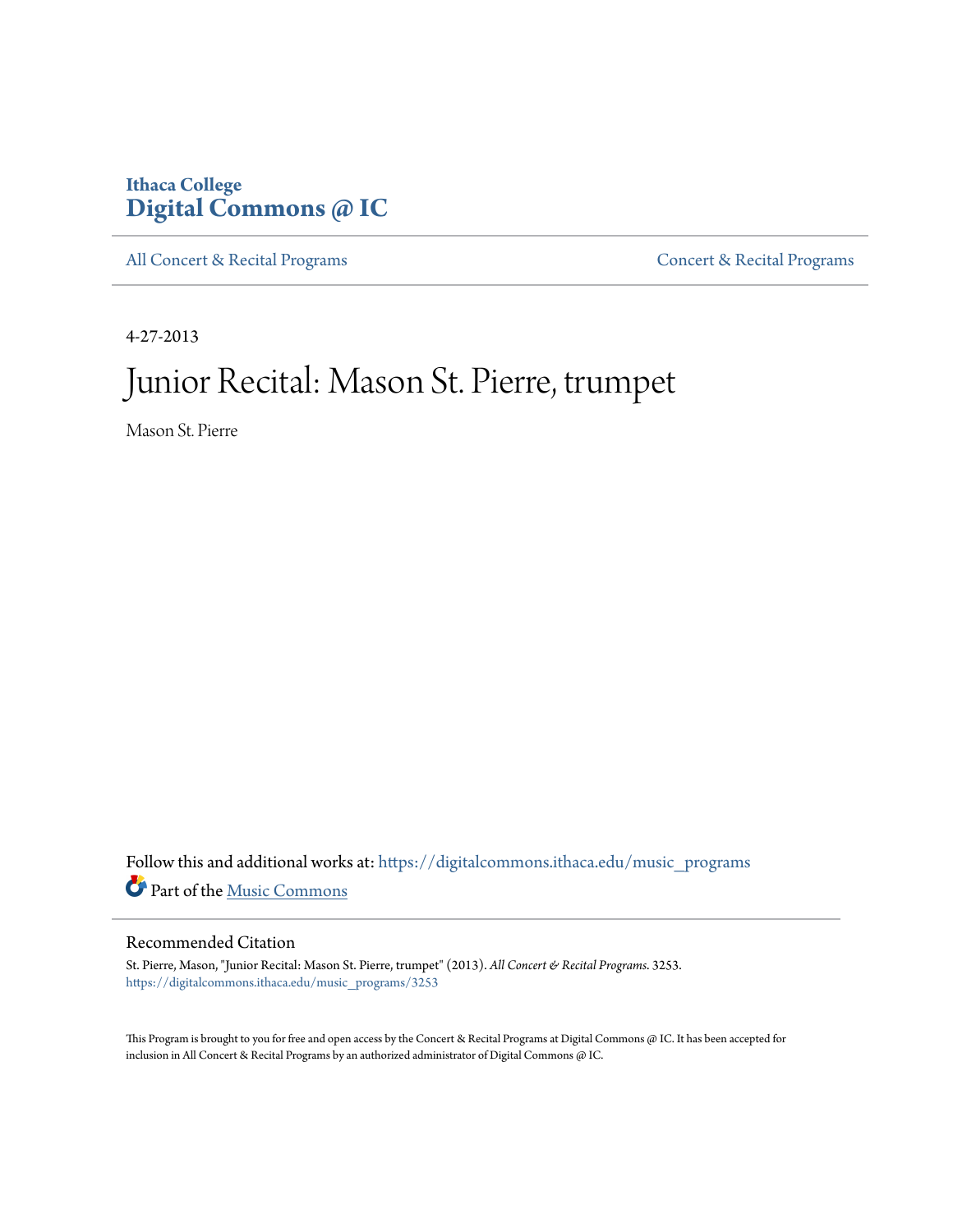# **Junior Recital:** Mason St. Pierre, trumpet

Kathy Hansen, piano

Hockett Family Recital Hall Saturday April 27th, 2013 2:00 pm**THES JUVALATA CRITER FOR LIVEIG**